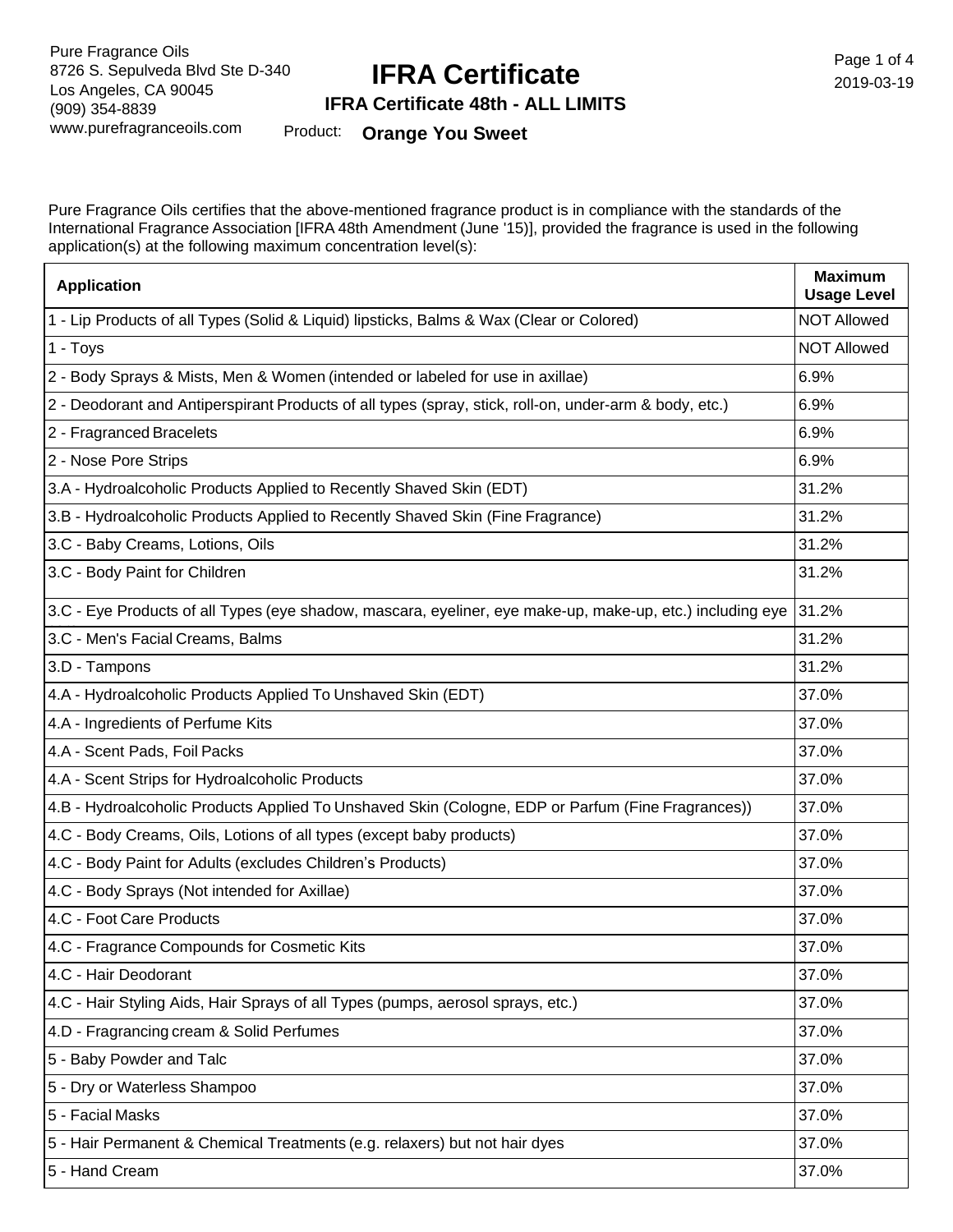## **IFRA Certificate**

Page 2 of 4 2019-03-19

#### **IFRA Certificate 48th - ALL LIMITS**

Product: **Orange You Sweet**

| <b>Application</b>                                                                                                | <b>Maximum</b><br><b>Usage Level</b> |
|-------------------------------------------------------------------------------------------------------------------|--------------------------------------|
| 5 - Hand sanitizers                                                                                               | 37.0%                                |
| 5 - Wipes or Refreshing Tissues for Face, Neck, Hands, Body                                                       | 37.0%                                |
| 5 - Women's Facial Creams/Facial Make-up                                                                          | 37.0%                                |
| 6 - Mouthwash, Including Breath Sprays                                                                            | <b>NOT Allowed</b>                   |
| 6 - Toothpaste                                                                                                    | <b>NOT Allowed</b>                   |
| 7.A - Baby Wipes                                                                                                  | 4.6%                                 |
| 7.A - Intimate (Feminine) Wipes                                                                                   | 4.6%                                 |
| 7.A - Toilet Wipes                                                                                                | 4.6%                                 |
| 7.B - Insect Repellent (intended to be applied to the skin)                                                       | 4.6%                                 |
| 8.A - Hair Styling Aids Non-Spray of all types (mousse, gels, leave-in conditioners)                              | 37.0%                                |
| 8.A - Make-up Removers of all types (not including face cleansers)                                                | 37.0%                                |
| 8.A - Nail Care                                                                                                   | 37.0%                                |
| 8.A - Powders & Talcs, All Types (Except baby Powders & Talcs)                                                    | 37.0%                                |
| 8.B - Hair Dyes                                                                                                   | 37.0%                                |
| 9.A - Bath Gels, Foams, Mousses, Salts, Oils & other products added to bathwater                                  | 37.0%                                |
| 9.A - Body Washes of all types (including baby washes) & Shower Gels of all Type                                  | 37.0%                                |
| 9.A - Conditioner (Rinse-Off)                                                                                     | 37.0%                                |
| 9.A - Depilatory, all (including Body Waxes for mechanical hair removal)                                          | 37.0%                                |
| 9.A - Face Cleansers of all types (washes, gels, scrubs, etc.)                                                    | 37.0%                                |
| 9.A - Shampoos of all types (including baby shampoos)                                                             | 37.0%                                |
| 9.A - Shaving Creams of all types (stick, gels, foams, etc.)                                                      | 37.0%                                |
| 9.A - Soap Liquid & Bar (Toilet Soap)                                                                             | 37.0%                                |
| 9.B - Feminine Hygiene - Pads & Liners                                                                            | 37.0%                                |
| 9.B - Toilet Paper                                                                                                | 37.0%                                |
| 9.B - Wheat Bags                                                                                                  | 37.0%                                |
| 9.C - Air fresheners sprays (incl. Room Sprays, Aerosols & Pump; excl. deodorant, hair styling aids, &<br>animal) | 37.0%                                |
| 9.C - Facial Tissues, Napkins & Paper Towels                                                                      | 37.0%                                |
| 10.A - Dry Cleaning Kits                                                                                          | 37.0%                                |
| 10.A - Fabric Softeners of all types including fabric softener sheets                                             | 37.0%                                |
| 10.A - Hand Dishwashing Detergent including concentrates                                                          | 37.0%                                |
| 10.A - Handwash Laundry Detergents of all types including concentrates                                            | 37.0%                                |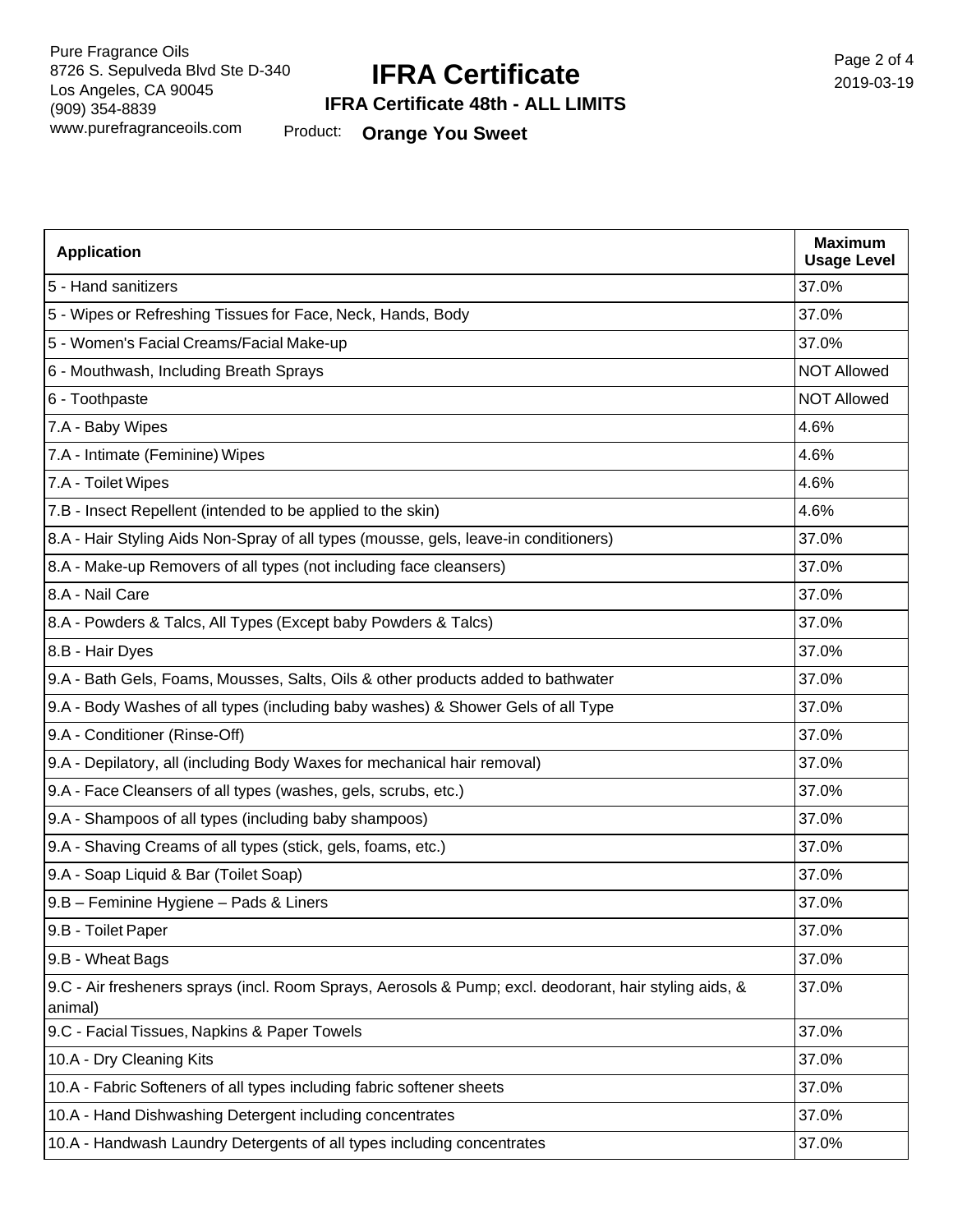# **IFRA Certificate**

Page 3 of 4 2019-03-19

### **IFRA Certificate 48th - ALL LIMITS**

Product: **Orange You Sweet**

| <b>Application</b>                                                                                                                     | <b>Maximum</b><br><b>Usage Level</b> |
|----------------------------------------------------------------------------------------------------------------------------------------|--------------------------------------|
| 10.A - Hard Surface Cleaners (Bathroom & Kitchen Cleansers & Furniture polish, etc.)                                                   | 37.0%                                |
| 10.A - Machine Wash Laundry Detergent & Bleach (liquids, powders, tablets, etc.) including laundry bleach<br>and concentrates          | 37.0%                                |
| 10.A - Other Household Cleaning Products (fabric, soft surface & Carpet Cleaners)                                                      | 37.0%                                |
| 10.A - Shampoos for pets                                                                                                               | 37.0%                                |
| 10.B - Diapers                                                                                                                         | 37.0%                                |
| 10.B - Scented Gloves or Socks                                                                                                         | 37.0%                                |
| 10.B - Toilet seat wipes                                                                                                               | 37.0%                                |
| 11 - Air Delivery Systems (Automated or with Manual Activator) with no contact with dispensing port.                                   | No Restriction                       |
| 11 - Air Fresheners (Solids, Liquid or Closed systems). Excluding Manual Deliver Room Spray Products                                   | No Restriction                       |
| 11 - All Non-Skin, or incidental skin, Contact                                                                                         | No Restriction                       |
| 11 - Animal sprays & Cat Litter                                                                                                        | No Restriction                       |
| 11 - Candles                                                                                                                           | No Restriction                       |
| 11 - Concentrated Aerosol Air Fresheners for metered systems                                                                           | No Restriction                       |
| 11 - Deodorizers/Maskers not intended for skin contact (Fabric drying machine deodorizers, carpet powders) No Restriction              |                                      |
| 11 - Floor Wax                                                                                                                         | No Restriction                       |
| 11 - Fuels & Paints                                                                                                                    | No Restriction                       |
| 11 - Insecticides (mosquito coil, paper, electrical, for clothing) excluding aerosols                                                  | No Restriction                       |
| 11 - Joss Sticks, Incense, Crystals/Stones, Blotters, Sachets & Fragrance Lamp Ring                                                    | No Restriction                       |
| 11 - Liquid Air Freshener Refills (Cartridge & Non-Cartridge Systems)                                                                  | No Restriction                       |
| 11 - Machine Dishwash detergent and deodorizers                                                                                        | No Restriction                       |
| 11 - Machine only Laundry Detergent (e.g. liquitabs)                                                                                   | No Restriction                       |
| 11 - Odored Distilled Water (that can be added to steam irons)                                                                         | No Restriction                       |
| 11 - Plastic Articles (excluding toys)                                                                                                 | No Restriction                       |
| 11 - Reed Diffusers & Liquid Refills (Cartridge & Non-Cartridge Systems)                                                               | No Restriction                       |
| 11 - Scent delivery systems using dry air technology that releases a fragrance without sprays, aerosols or<br>heated oils              | No Restriction                       |
| 11 - Scent Pack                                                                                                                        | No Restriction                       |
| 11 - Scratch and Sniff                                                                                                                 | No Restriction                       |
| 11 - Shoe Polishes                                                                                                                     | No Restriction                       |
| 11 - Toilet Blocks                                                                                                                     | No Restriction                       |
| 11 - Treated Textiles (starch sprays, fabric treated with fragrance after wash, deodorizers for textiles, tights<br>with moisturizers) | No Restriction                       |